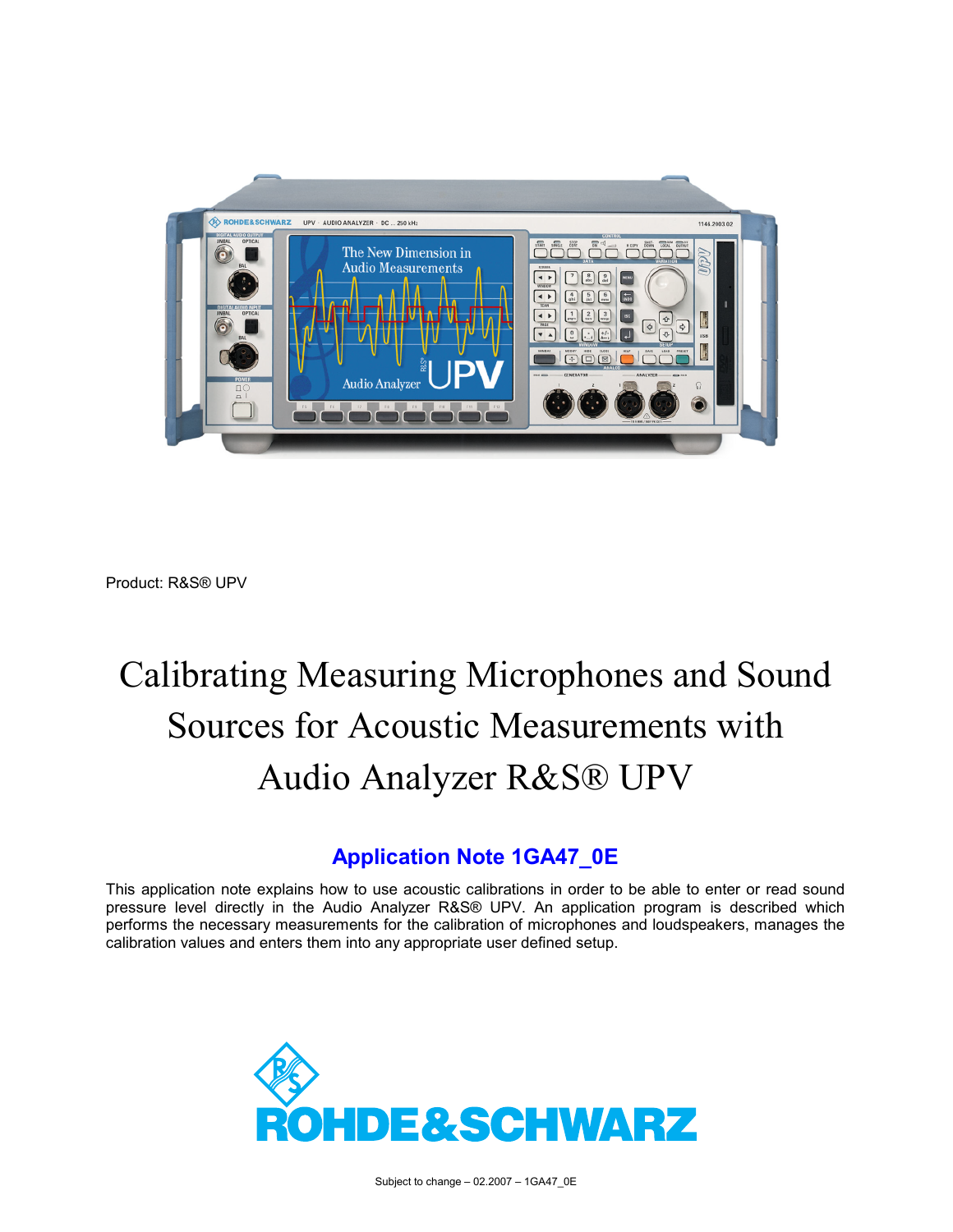# **Contents**

| 3 |  |
|---|--|
| 4 |  |
| 5 |  |
|   |  |
|   |  |
|   |  |
|   |  |
| 7 |  |
| 8 |  |
|   |  |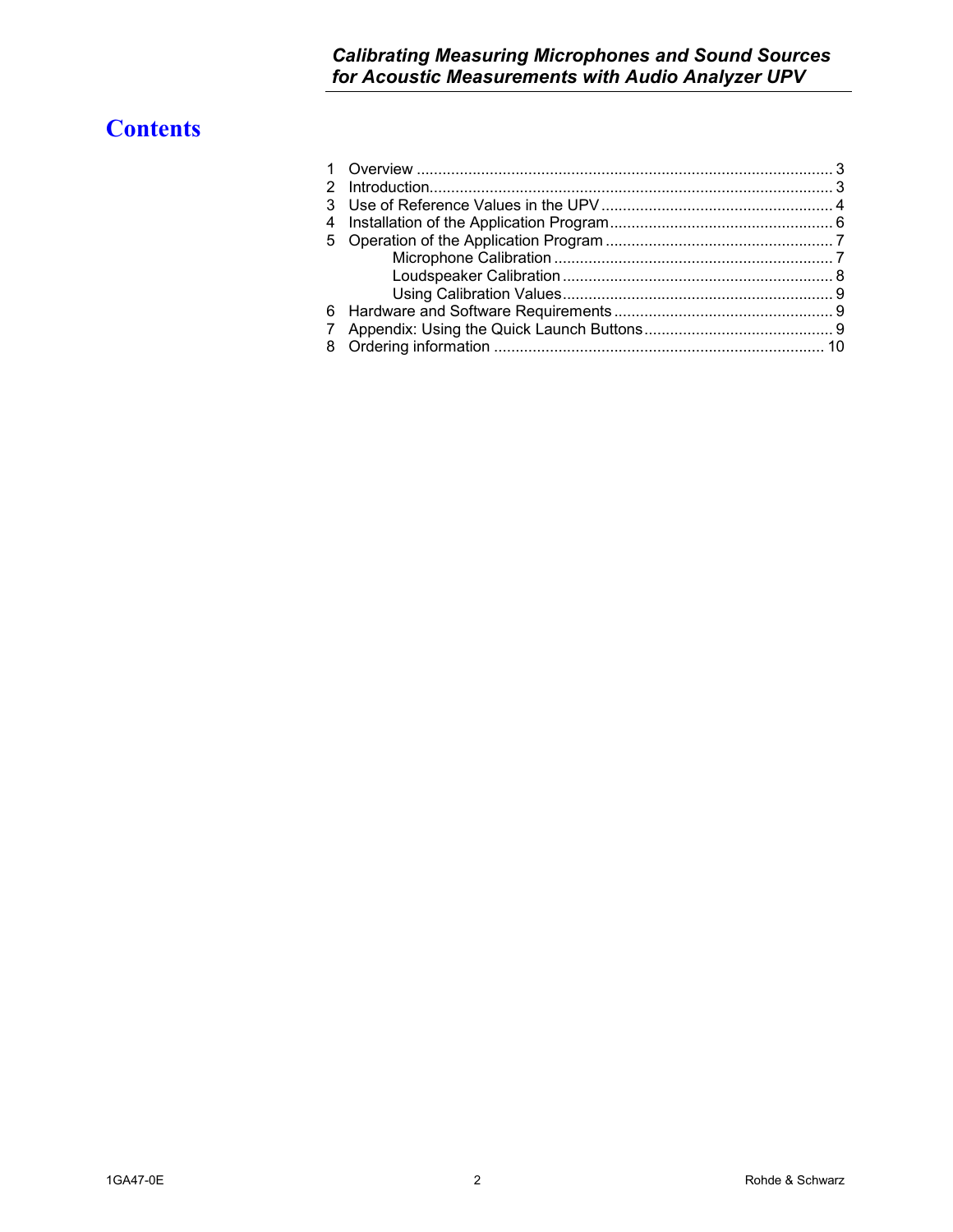## <span id="page-2-0"></span>**1 Overview**

This application note explains how to use acoustic calibrations in order to be able to enter or read sound pressure level directly in the Audio Analyzer R&S® UPV.

An application program is described which performs the necessary measurements for the calibration of microphones and loudspeakers, manages the calibration values and enters them into any appropriate user defined setup.

The Audio Analyzer R&S<sup>®</sup> UPV is abbreviated to "UPV" for the remainder of this Application Note.

## **2 Introduction**

Acoustic measurements involve the measurement of sound pressure level or the generation of a sound field, or both. Typical examples are noise measurements, loudspeaker measurements, microphone measurements and measurements on systems like hearing aids and mobile phones.

A sound level meter, for example, is supposed to directly display the sound pressure level in dBSPL (dB referred to 20 µPa sound pressure). If an audio analyzer like UPV, which measures voltage, is used for this purpose, the sensitivity of the microphone

$$
S_M = \frac{\widetilde{V}_M}{\widetilde{p}}
$$

has to be determined, wherein  $\widetilde{V}_M$  is the rms value of the microphone output voltage and  $\widetilde{p}$  is the rms value of the sound pressure which produced the output voltage. The value of the sound pressure is obtained by dividing the measured voltage by this sensitivity value.

The measurement with which the value of the microphone sensitivity is obtained is commonly called microphone calibration. The sound pressure level for the microphone calibration is generated with a so-called acoustic calibrator which generates a sinewave signal with defined frequency (commonly 1 kHz) and defined sound pressure (usually 1 Pa or 10 Pa).

As measurement microphones are small and have a well-defined mechanical structure, the sensitivity is frequency-independent within a certain frequency range. Therefore calibration at a single frequency is sufficient.

Certain measurements require the generation of a defined sound pressure at a certain point. In order to be able to set a desired sound pressure level in the generator of the UPV, the sensitivity of the loudspeaker

$$
s_{L} = \frac{\widetilde{p}_{L}}{\widetilde{V}_{G}}
$$

has to be determined, wherein  $\,\widetilde{p}_{L}\,$  is the sound pressure generated by the loudspeaker at the pre-defined measurement point, and  $\widetilde{V}_G$  is the generator output voltage which produced the sound pressure.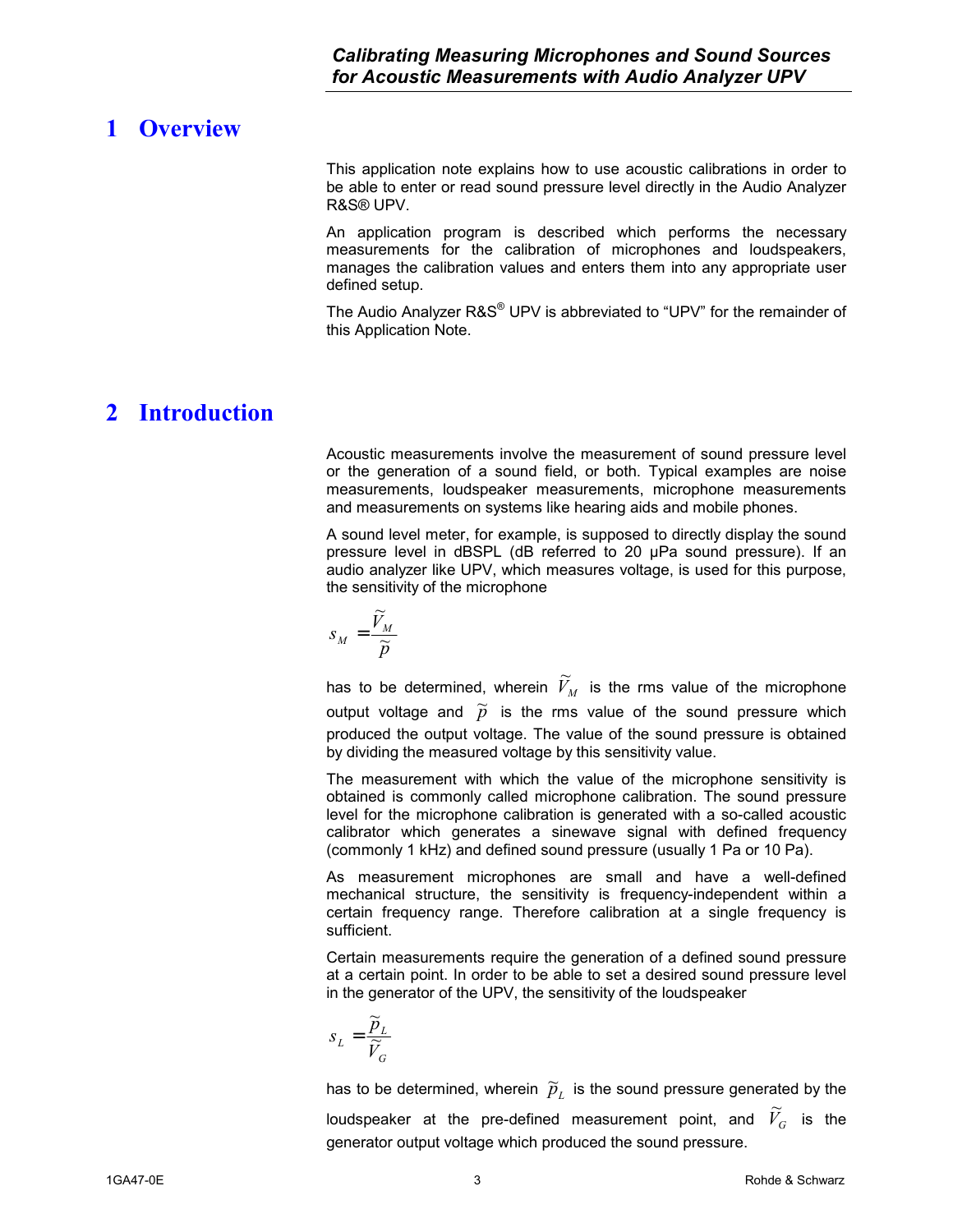<span id="page-3-0"></span>As a loudspeaker has a far more complex mechanical structure than a measuring microphone, and radiation effects additionally influence the loudspeaker sensitivity depending on the frequency and on the location of the measurement point, the sensitivity of a loudspeaker usually is frequency dependent. For this reason the calibration of a loudspeaker consists of two steps:

- 1. Measurement of the absolute sensitivity at one frequency
- 2. Measurement of the frequency response relative to this frequency.

In order to generate a defined sound pressure at the measurement point, the generator output voltage has to be set to the desired sound pressure divided by the loudspeaker sensitivity, and to be corrected by the inverse frequency response (equalization).

It has to be observed that the loudspeaker calibration is only valid for the point of the calibration, due to the propagation properties of the sound wave.

Note that an equalization in the sense of a frequency dependent amplitude correction is only possible with signals which are defined in the frequency domain, like (swept) sinewave and multisine signals. For the equalization of a complex signal defined in the time domain like speech, a filter is required.

## **3 Use of Reference Values in the UPV**

For numerical function results, the microphone sensitivity can be entered in the Function Config Panel as Reference Value:

| $\Box$ o $\times$<br><b>Function Config</b> |               |            |               |            |  |  |  |
|---------------------------------------------|---------------|------------|---------------|------------|--|--|--|
|                                             | Channel 1     | Channel 2  |               |            |  |  |  |
| Display                                     | Show          |            | Show          |            |  |  |  |
| Unit                                        | dBr           |            | dBr           |            |  |  |  |
| Unit Auto                                   | dB SPL        |            | dB SPL        |            |  |  |  |
| Engineering                                 | Auto          |            | Auto          |            |  |  |  |
| Resolution                                  | 4dig / 0.01dB |            | 4dig / 0.01dB |            |  |  |  |
| Reference                                   | Value         |            | <b>Lyalue</b> |            |  |  |  |
|                                             | 132.500       | dBV        | 433.330       | dBV        |  |  |  |
| Auto Scale                                  | Exec          |            | Exec          |            |  |  |  |
| Spacing                                     | ়ে Lin        | $\cap$ Log | ে Lini        | $\cap$ Log |  |  |  |
| Left                                        | 59.6988       | dBr        | 0.00000       | dBr        |  |  |  |
| Right                                       | 240.000       | dBr        | 48.3016       | dBr        |  |  |  |
| Main Grid                                   | Off           |            | Off           |            |  |  |  |
| Limit Lower                                 | п             |            | ⊓             |            |  |  |  |
| Limit Upper                                 | п             |            | ⊓             |            |  |  |  |
| Show Min Max I                              |               |            | ⊽             |            |  |  |  |

If the value entered as reference value is the microphone output produced by 1 Pa sound pressure, the resulting display value is dBPa (dB referred to 1 Pa). If it is desired to display dBSPL (dB referenced to 20  $\mu$ Pa), the microphone output voltage for 20 µPa has to be entered as reference value. It is obtained by subtracting 94 dB from the voltage level measured at 1 Pa, or by dividing this voltage by 50000.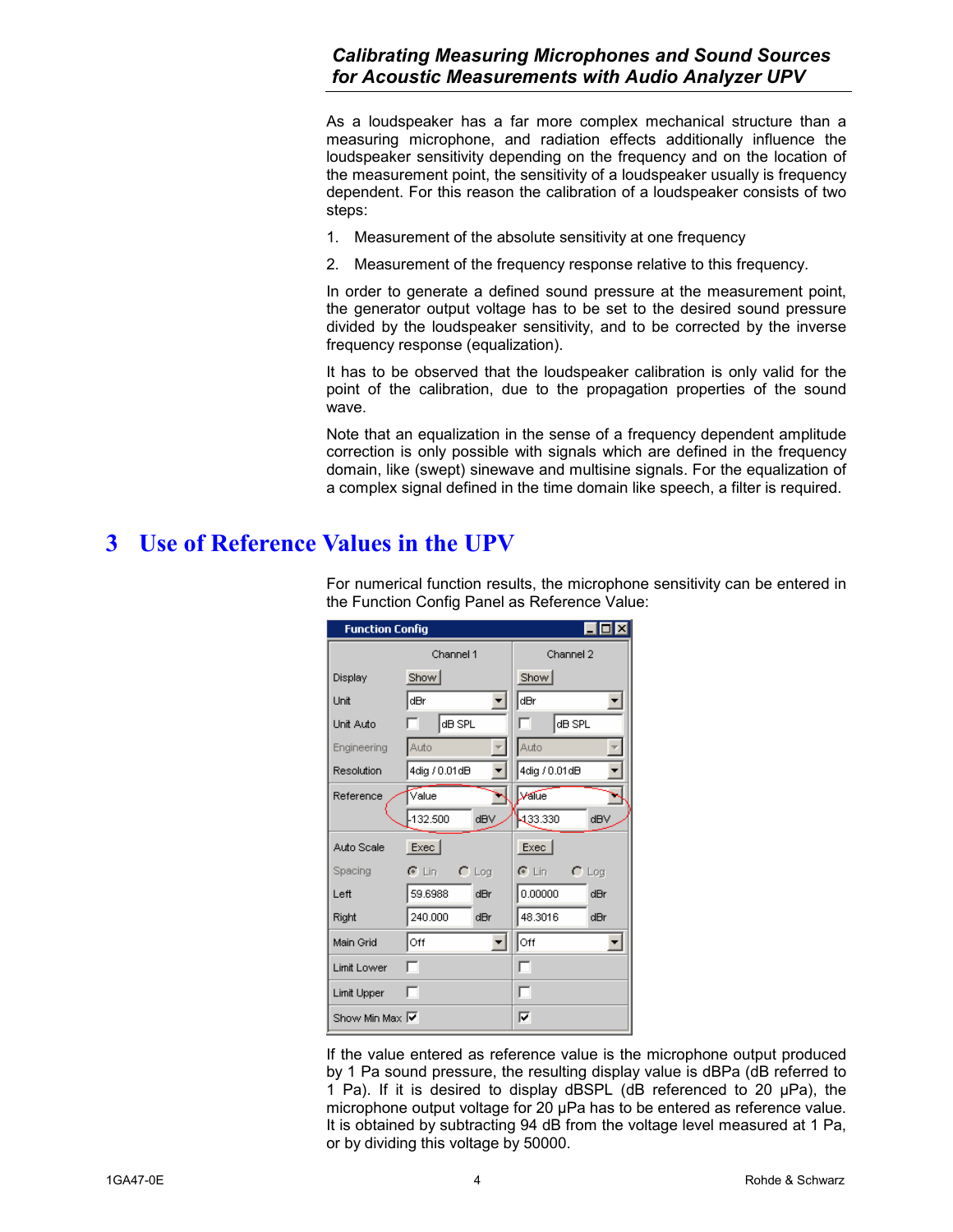For a level display, the unit has to be set to "dBr". For display of sound pressure the unit has to be set to "V/Vr". The labeling in the display can be adapted to the desired unit if the checkbox "Unit Auto" is unchecked (see example above).

For sweeps, the reference value can be entered in the Sweep Graph Config Panel. Alternatively, "Reference" in the sweep graph config panel can be set to "Meas Panel". This copies the reference value entered in the Function Config Panel to the sweep. The same applies respectively to FFT spectra (FFT Graph Config Panel) and 1/n octave spectra (Bar Graph Config Panel).

For the input monitor and the level monitor the reference can be set according to the numeric function result in the Input Config Panel or Level Mon Config Panel, respectively. The only difference is that there is one common reference value for both channels.

On the generator side the sensitivity is entered as reference value in the Generator Config Panel.

| <b>Generator Config</b> |                 | $\Box$ dix        |
|-------------------------|-----------------|-------------------|
| Instrument              | Analog          |                   |
| Channel                 | 1               |                   |
| Output Type             | Unbal           |                   |
| Impedance               | $-5\Omega$      |                   |
| Common                  | $\bigcap$ Float | $\sqrt{•}$ Ground |
| Bandwidth               | 22 kHz          |                   |
| Volt Range              | C. Auto         | $\mathbf{C}$ Fix  |
|                         | 10.0000         | v                 |
| ∱Ref Voltage            | -90.3300        | dBV               |
| Ref Frequency   1600.00 |                 | Hz                |

The loudspeaker frequency response can be stored from the Sweep Graph Config Panel as equalization list:

| <b>Sweep Graph1 Config</b> |                                    |              |             |  |
|----------------------------|------------------------------------|--------------|-------------|--|
| ाणवास छा ए                 | 2010 MCGIONI                       |              |             |  |
| Sub Grid                   | 2                                  |              |             |  |
| Resolution                 | 3dig / 0.1dB                       |              |             |  |
|                            |                                    | Store Traces |             |  |
|                            | Store Trace as Equalization List ▼ | Trace        | ŒΑ<br>О в   |  |
| Norm Freq                  | 1000.00<br>Hz                      | ⊽<br>Invert  | Modify Equ. |  |
| Store Trace to             | d:\UPV'user\Speaker.veq            |              |             |  |

The checkbox "Invert" has to be ticked in order to invert the measured frequency response for the equalization. "Norm Freq" has to be set to the frequency at which the absolute sensitivity had been measured.

The stored equalization list can then be opened as equalization file in frequency-defined generator signals: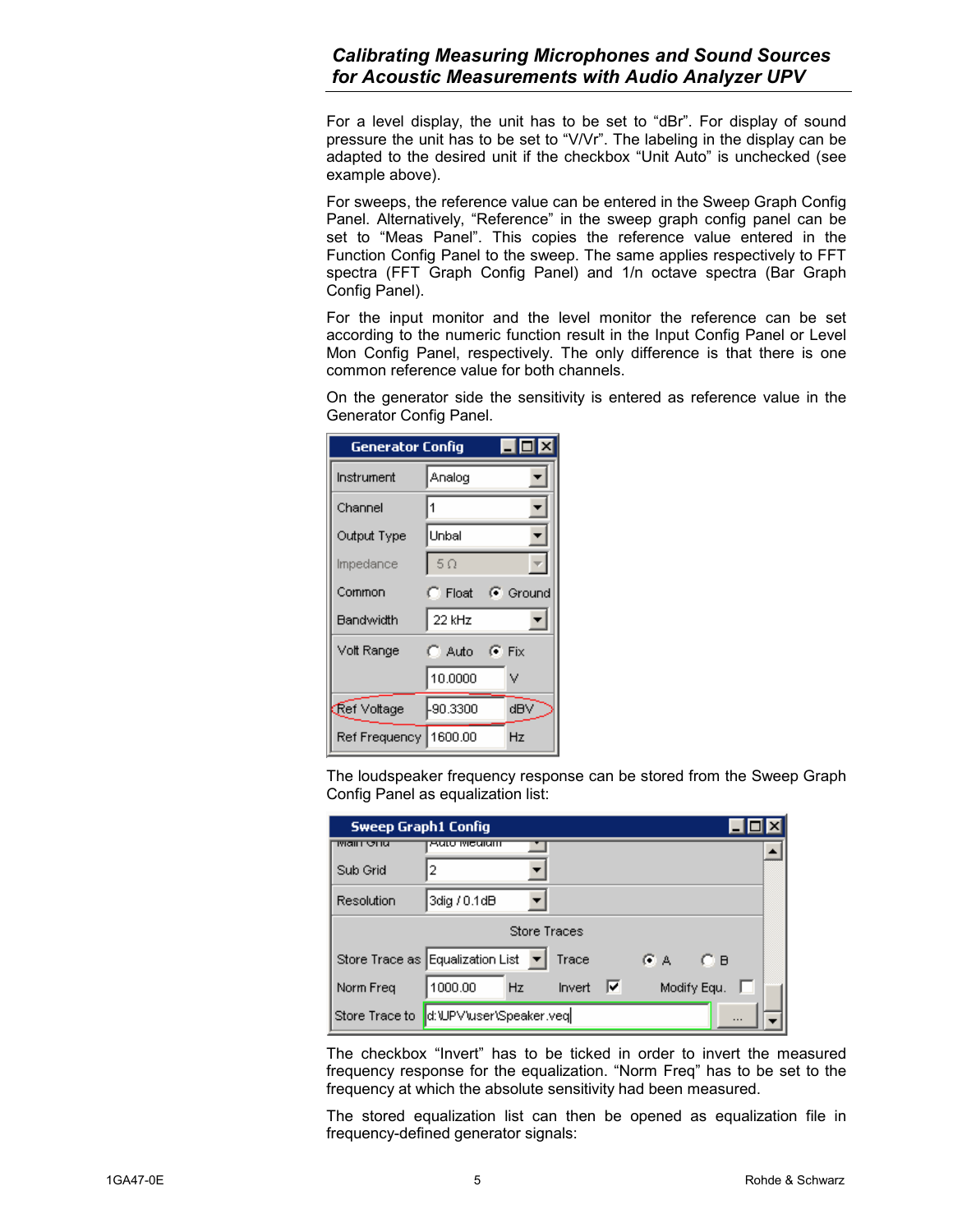<span id="page-5-0"></span>

| <b>Generator Function</b> |                 |     |
|---------------------------|-----------------|-----|
| Function                  | Sine            |     |
| Low Dist                  |                 |     |
| Sweep Ctrl                | Auto Sweep      |     |
| Next Step                 | Anir Sync       |     |
| X Axis                    | Frequency       |     |
| Z Axis                    | Off             |     |
| Frequency                 |                 |     |
| Spacing                   | Log Points      | F.  |
| Start                     | 100.000         | Hz  |
| Stop                      | 10000.0         | Hz  |
| Points                    | 151             |     |
| Voltage                   | 100.000         | dBr |
| Filter                    | Off             |     |
| Equalizer                 | ┍               |     |
| Equal File                | ser\Speaker.veq |     |
| DC Offset                 |                 |     |
|                           | 0.00000         | ٧   |

For each frequency the amplitude is individually corrected by the factor given in the equalization file, whereby frequencies are interpolated between those present in the file.

## **4 Installation of the Application Program**

The use of the application program requires option UPV-K1 to be installed. The application program can be installed as executable program or opened as a project in the IDE of Visual Basic.NET for modification and new compilation.

For just using the executable, copy the installer files "CalibrationTool.msi", "Config.ini", "dotnetfx.exe", "Settings.ini" and "Setup.exe" to the hard disk of your UPV and start "Setup.exe" by double-clicking. If the DotNet runtime framework is already present on the UPV (e.g. when the VB.NET IDE is installed or other DotNet application programs had been previously installed), it is sufficient to copy and start "CalibrationTool.msi".

The program is stored in the program files folder under "Rohde&Schwarz\CalibrationTool\CalibrationTool.exe". The installer also creates a shortcut on the desktop of the UPV.

Furthermore, the installer copies the necessary setup files to the program folder, and the program installs a folder D:\UPV\Calibrations automatically at its first startup.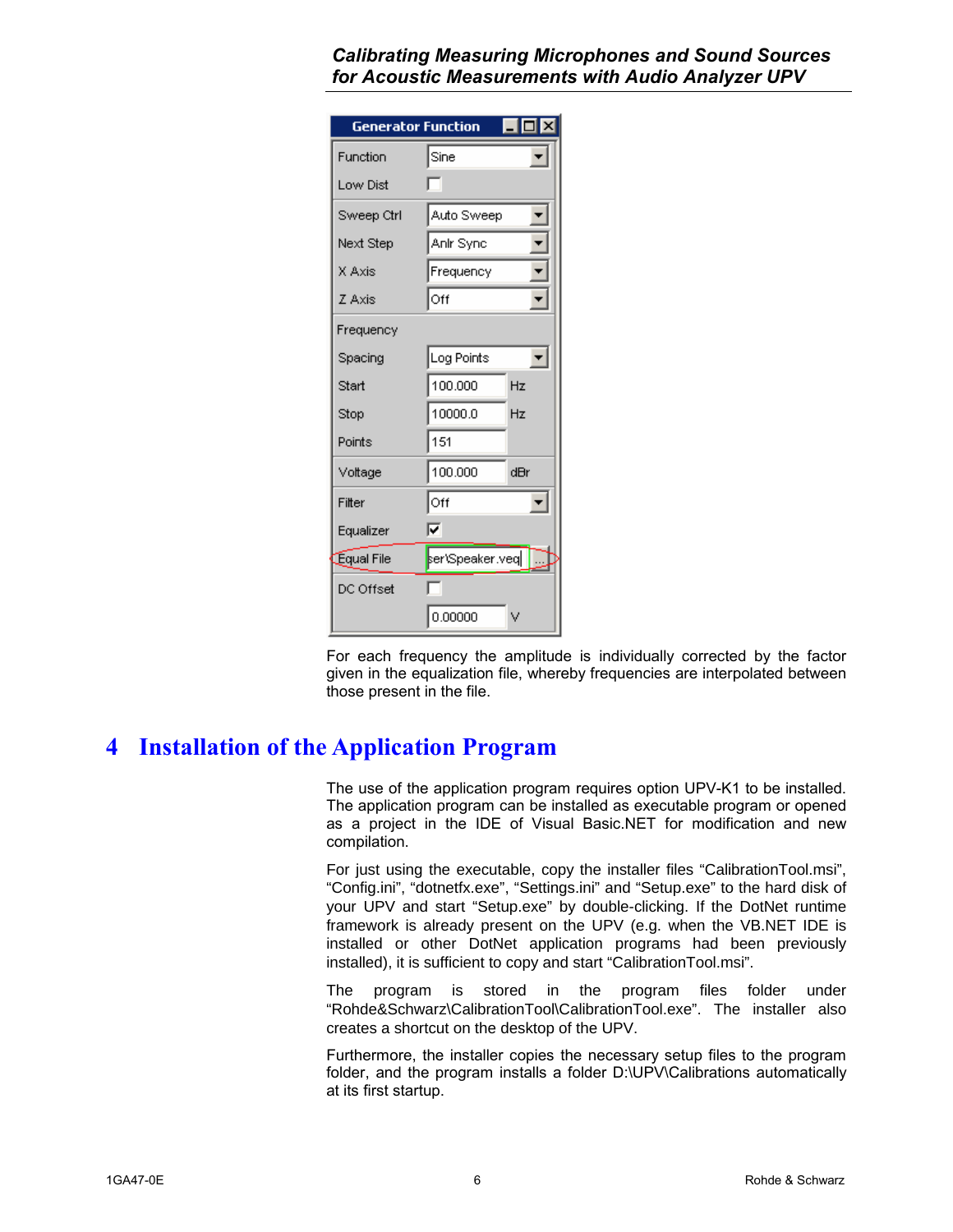If the program is compiled and started from the IDE, the folder "Calibrations" in D:\UPV has to be created in advance, and the two setups "MicCal.set" and "SourceCal.set" have to be copied to it.

For editing and compiling the source code, unzip the project folder and copy it to the hard disk of the UPV (e.g. in "D:\Visual Studio Projects"). Click "Open Project" on the start page of the Visual Basic IDE, browse to the folder and open "AcousticCalibration1.sln".

## <span id="page-6-0"></span>**5 Operation of the Application Program**

The use of the application program requires the respective measurement setup to be prepared for the entry and application of the reference values. For details please see section 3 above. The application note comprises also an example setup "SweepExample.set" for calibration of a loudspeaker and two different microphones.

In particular, channels for which a microphone calibration is to be entered by the tool, have to be active in the setup. The references of graphs should be set to "Meas Panel". In order to enable proper loudspeaker calibration, "Equalizer" should be checked in the Generator Function Panel. Furthermore dBr amplitude values in the Generator Function Panel should be set in the setup sufficiently low not to overrange the Generator. Any illegal operation condition caused by the entry of the calibration values produces an error window and closes the application program.

Starting "AcousticCalibration1.exe" opens the following entry window on the UPV:

| <b>EXAcoustic Input and Output Calibration</b>                      |                                                               |                                                    |                    | $\Box$ o $\mathbf{x}$                   |
|---------------------------------------------------------------------|---------------------------------------------------------------|----------------------------------------------------|--------------------|-----------------------------------------|
| Generator                                                           |                                                               | Analyzer                                           |                    |                                         |
| $\nabla$ Selective                                                  | Speaker Calibration<br>Calibrate and Update                   | Channel 1                                          | $\Gamma$ Selective | Mic Calibration<br>Calibrate and Update |
| Analyzer Channel<br>Frequency Range<br>Lower Limit<br>$C$ Channel 1 | $100.00 -$<br>Hz                                              | Calibration File<br>D:\UPV\Calibrations\MicCal.icl |                    | Open File                               |
| <b>Upper Limit</b><br>C Channel 2<br>Point Count                    | $10000.00 -$<br>Hz<br>$121 -$                                 | Channel 2                                          | $\Gamma$ Selective | Mic Calibration<br>Calibrate and Update |
| Calibration File                                                    | Open File                                                     | Calibration File                                   |                    | Open File                               |
| D:\UPV\Calibrations\SpkCal.ocl                                      |                                                               | D:\UPV\Calibrations\MicCal2.icl                    |                    |                                         |
| Calibration updated in<br>$\nabla$ Generator                        | Calibration updated in panels<br>$\nabla$ Function and Graphs | Level Reference for dBr<br>$C$ 20 uPa (dBSPL)      |                    | Update Calibrations                     |
| $\nabla$ Analyzer Ch 1<br>$\nabla$ Analyzer Ch 2                    | □ Input Display<br>$\Gamma$ Monitor                           | $G$ 1 Pa (dBPa)                                    |                    | Load Setup and<br>Update Calibrations   |

The window is divided into three panels: One for the loudspeaker calibration, one for the microphone calibration and one for updating stored calibration values to the UPV setup.

#### **Microphone Calibration**

The microphone calibration is available for each of the two input channels. "Mic Calibration" starts the calibration routine. Once the calibration routine has successfully finished, a file can be specified to store the results. This file name is simultaneously entered into the "Calibration File" text box which specifies the file from which the calibration value to be entered into the UPV setup is taken. "Calibrate and Update" automatically enters the value in the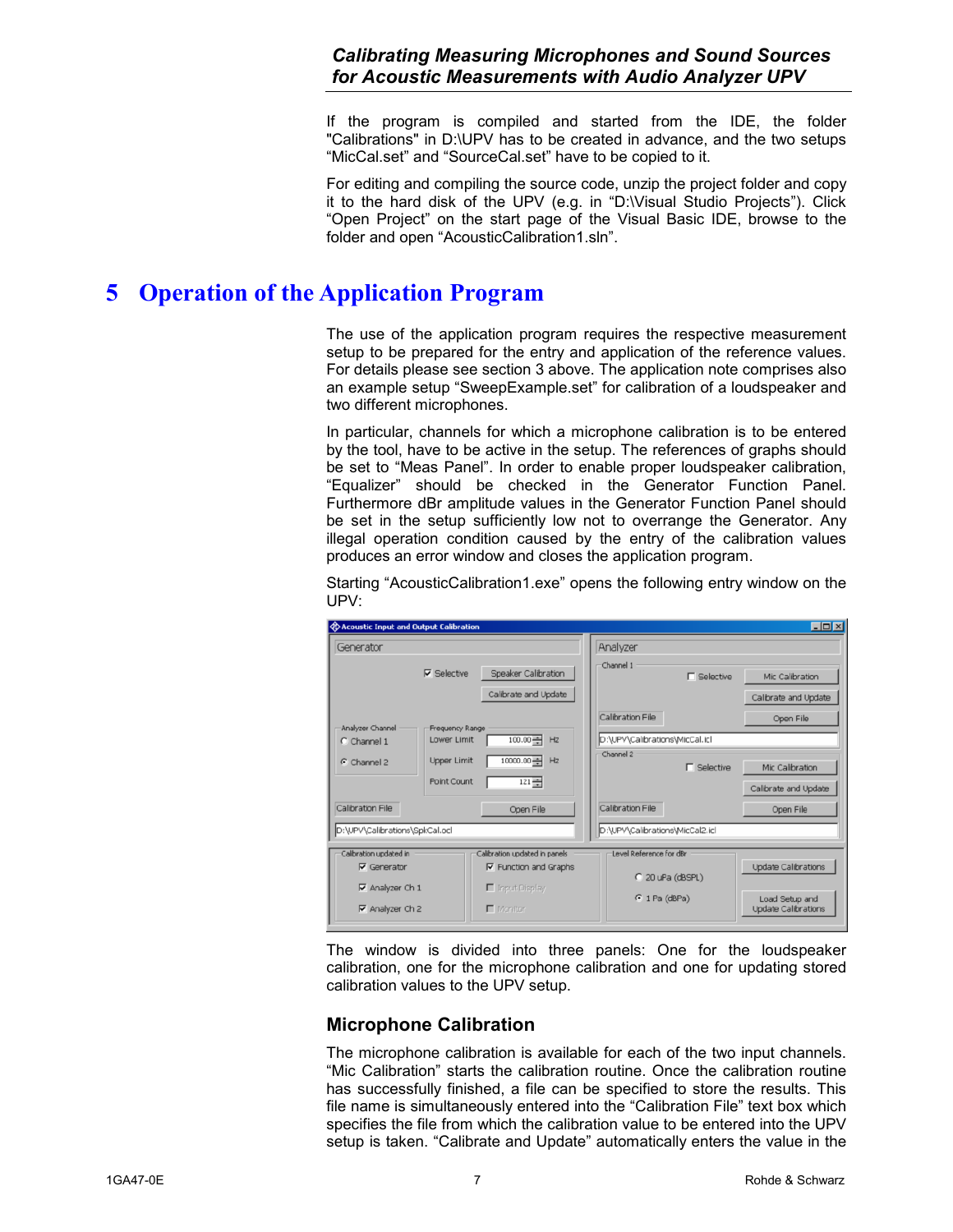<span id="page-7-0"></span>Function Config Panel for the respective channel. To select a calibration value from a file without perfoming the calibration routine, use "Open File".

To calibrate a microphone, connect it to the desired analyzer input. Insert the microphone into an acoustic calibrator and switch on the calibrator. After clicking the "Mic Calibration" button of the respective channel a window opens which queries the SPL produced by the calibrator. If "Selective" is activated, the calibration measurement is performed with a fast  $3<sup>rd</sup>$  octave band pass filter. Therefore in this case also the frequency of the signal produced by the calibrator has to be entered. After that a series of voltage measurements is started. If the single results are sufficiently consistent, the sensitivity of the microphone is displayed, and a file selector box is opened for entering the file name to store the value.

#### **Loudspeaker Calibration**

Loudspeaker calibration requires a valid microphone calibration to exist for the analyzer channel used for the speaker calibration measurement. The used channel has to be selected in "Analyzer Channel". "Lower Limit", "Upper Limit" and "Point Count" specify the parameters for the frequency response sweep done during the calibration measurement. "Selective" toggles between wideband and selective loudspeaker measurement.

To calibrate a loudspeaker, connect it to one of the UPV outputs. If required, a power amplifier can be inserted. Connect a microphone to one of the analyzer inputs and calibrate the microphone or load a valid calibration for this microphone from a file. Select the correct analyzer channel for the loudspeaker calibration. Place the microphone at the point in front of the loudspeaker for which the calibration should be valid. After clicking "Speaker Calibration", the SPL for the calibration has to be entered. Due to nonlinearities of loudspeakers there may be deviations in sensitivity and frequency response between calibrations executed at different levels. It is also possible to perform calibrations for a set of different levels and store them under different file names. After the level has been confirmed, the calibration starts with first determining the absolute sensitivity at 1 kHz, then measuring the relative frequency response. In a second run the obtained equalization is checked and corrected before a third sweep is done to verify the result of the calibration. After completion of the measurement, a file name has to be specified for storing the calibration values. Subsequently the UPV is returned to local control and the calibration tool window is minimized in order to show the sweeps:

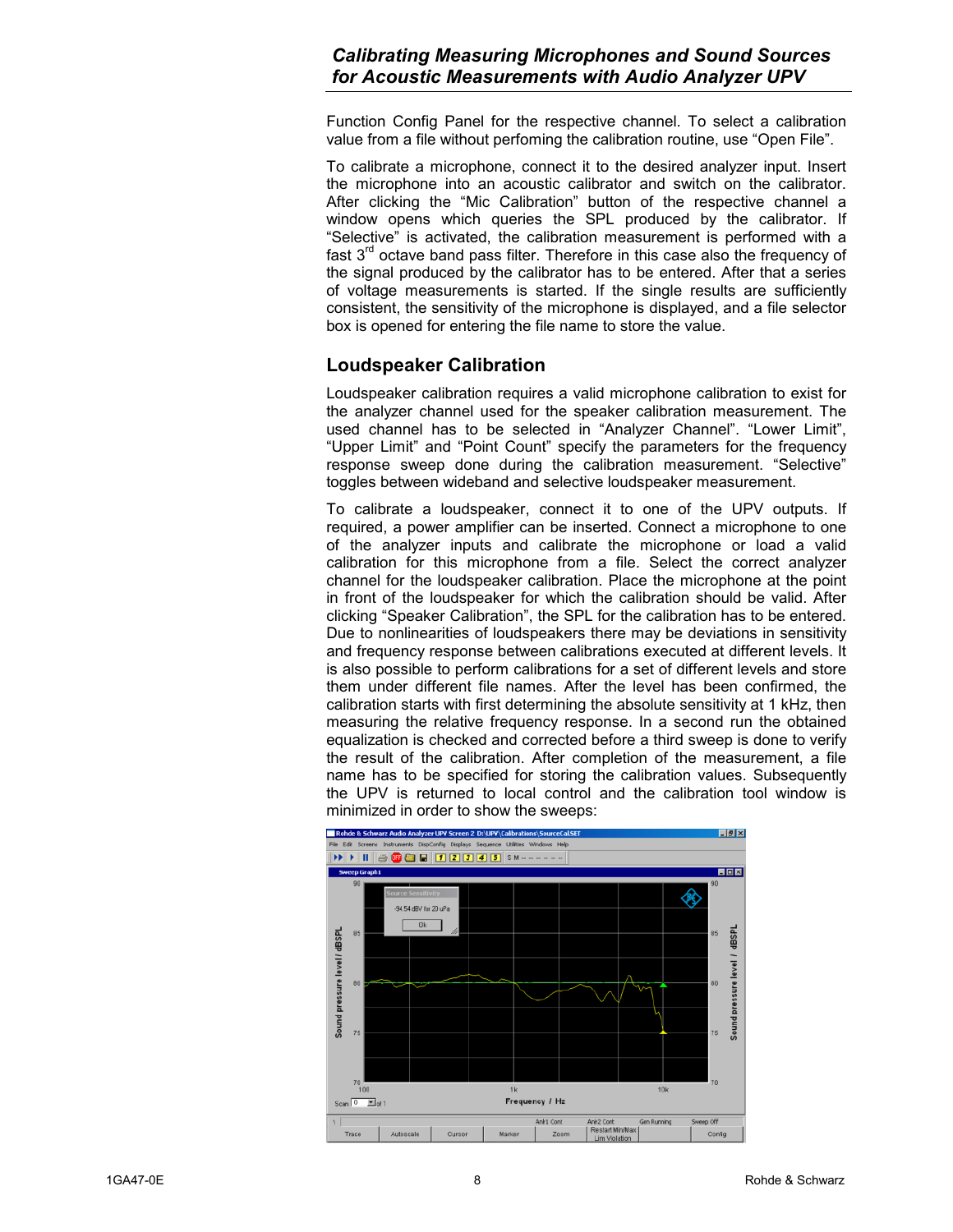<span id="page-8-0"></span>After the "Source Sensitivity" window has been closed by clicking "ok", the calibration tool window re-appears and the previous setup of the UPV is restored.

It is essential that the test configuration (gain of the power amplifier, positioning of loudspeaker and device to be measured) is not altered between the calibration and the measurement in which the calibration is to be used.

#### **Using Calibration Values**

"Update Calibrations" enters the calibration values from the files specified in the three text boxes as reference values for the ticked generator and analyzer channels. An update to input and monitor display is only possible in single channel mode. It can be chosen whether the "dBr values" in the setup and displays should be interpreted as dBSPL (relative to 20 uPa) or as dBPa (relative to 1 Pa).

"Load Setup and Update Calibrations" allows to load a UPV setup and automatically enter the activated calibration values as reference values into the loaded setup.

The application program returns the UPV firmware to local control after termination of each action. Therefore it can be kept open during the use of the UPV. However, it is not possible to run another remote control application while the calibration tool window is open. The window is minimized after loading and updating the setup and can be retrieved from the Windows task bar.

## **6 Hardware and Software Requirements**

The Audio Analyzer UPV needs firmware version 1.4.1 or higher installed.

For the use of the application program, option UPV-K1 (Sequence Control) is required.

## **7 Appendix: Using the Quick Launch Buttons**

The UPV offers 8 quick launch buttons which can be utilized either for loading pre-defined setups or for starting pre-defined macros.

The assignment of the buttons can be defined in "Utilities  $\rightarrow$  Quick Launch Config …":

| Rohde & Schwarz Audio Analyzer UPV Screen 2 D:/UPV/Multisine/Multisine 16 16k.set |                            |      |                                          |  |                  |                           |  |  |
|-----------------------------------------------------------------------------------|----------------------------|------|------------------------------------------|--|------------------|---------------------------|--|--|
|                                                                                   | File<br>Edit Screens       |      | Instruments DispConfig Displays Sequence |  | <b>Utilities</b> | Windows Help              |  |  |
|                                                                                   | Ш                          |      | <b>4 听白日 12345</b>                       |  |                  | Diagnostic Panel (closed) |  |  |
|                                                                                   | <b>Measurement Results</b> | Left | <b>Right</b>                             |  |                  | Config Panel (closed)     |  |  |
|                                                                                   | Total Level / V            | .42  | .539                                     |  |                  | Ouick Launch Config       |  |  |
|                                                                                   | 0dB Reference / V          | .101 | .169                                     |  |                  | Install Options           |  |  |
|                                                                                   | overall THD / %            | .01  | .003 <sub>1</sub>                        |  |                  |                           |  |  |
|                                                                                   | Noise Level (mV)           | 335. | 49.                                      |  |                  |                           |  |  |

**Fig. 1** Starting the Quick Launch Config Panel

This menu opens the following configuration panel: